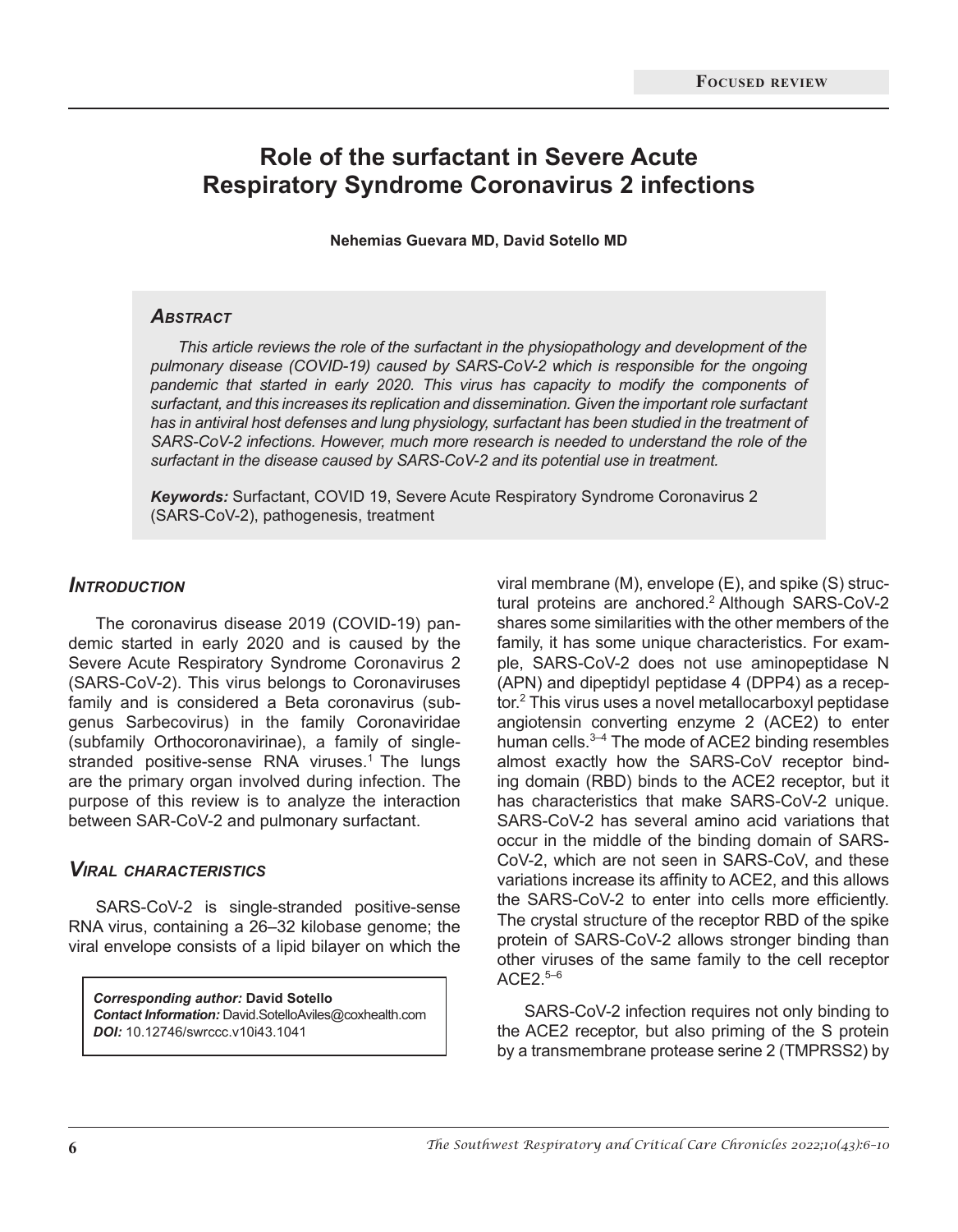cleavage of the S protein at S1/S2 sites. This results in fusion with the plasma membrane and then endosome formation. After release from intracellular endosomes, viral RNA is replicated. Viral assembly then occurs, and virions are released from the cell which in turn infect other cells. After pyroptosis of the infected host cells, Damage-Associated Molecular Patterns (DAMPs) are released, and these are recognized by antigenpresenting cell, such as macrophages and monocytes, that respond to viral infection by releasing cytokines.<sup> $7-8$ </sup>

## *Surfactant*

Pulmonary surfactant is an important component of the lungs and has an essential role in the pulmonary physiology. It is produced by alveolar type II cells and consists of lipids (phosphatidylcholine, phosphatidylglycerol) and proteins (surfactant protein A [SP-A], surfactant protein B [SP-B], surfactant protein C [SP-C], and surfactant protein D [SP-D]). Surfactant is essential for life by decreasing the surface tension in the alveoli and increasing lung compliance, and, therefore, preventing atelectasis during breathing. In addition, its composition has an important role in bacterial and viral lung infections.9,10 Its therapeutic use includes preterm infants with neonatal distress respiratory syndrome (NDRS), infants with meconium aspiration syndrome, and infants at risk for NDRS.<sup>11</sup> In adults therapeutic use has not reduced mortality or improved outcomes in patients with adult respiratory distress syndrome (ARDS).<sup>12</sup>

#### *Viral and bacterial interaction with surfactant*

The effect of surfactant and its role in different lung infections has been studied with several bacterial pathogens, including *Escherichia coli, Klebsiella pneumoniae, Pseudomonas aeruginosa, Legionella pneumophila, Staphylococcus aureus, Streptococcus pneumoniae, Mycobacterium avium, Mycobacterium tuberculosis, Mycoplasma pneumoniae*, etc.<sup>10,13</sup> Surfactant composition is essential to understand its role in host defenses against different pathogens. Surfactant proteins SP-C and SP-D are hydrophilic and are stored and secreted with surfactant; SP-A and SP-B are hydrophobic and form part of the innate immune proteins. These proteins opsonize viruses and bacteria and help present them to the innate immune system, i.e., monocytes and macrophages.<sup>10,14</sup> Surfactant has important roles in immune responses, and evidence suggests that it contributes to host defense responses against enveloped viruses.<sup>15</sup> Therefore, each subcomponent has been widely studied; SP-D has direct interaction with a range of viruses, results in viral neutralization, and promotes phagocytosis *in vitro*. 16,17

# *COVID-19 and host defenses*

Multiple hypotheses have been proposed about the interaction between SARS-CoV-2 and the immune system in the lungs and how the virus attaches to and infects human cells. Alveolar type II cells have an essential role in host defense mechanisms against both viral or bacterial infections. Furthermore, alveolar type II cells have ACE2 receptors on their surfaces.<sup>4,15,18</sup>

One of the theories proposed by Takano is that the SARS-COV-2 can infect type II alveolar cells and suppress the production of surfactant. This would decrease host defense responses and increase of viral replication and survival in host tissue.<sup>15–19</sup> Furthermore, Carcaterra et al. proposed the possible existence of a vicious cycle in which alveolar damage starts in cells with AEC2 receptors which then stimulates an inflammatory state supported by macrophage pro-inflammatory polarization (M1) with cytokine release and the activation of the nuclear factor kappa-light-chainenhancer of activated B cells pathway.<sup>20</sup> After the virus enters into the cellular network through ACE2 receptors and infects other cells, the inflammation persists. This leads to a cytokine storm, with an intense promotion of inflammation supported by the recruitment of neutrophils, monocytes and macrophages and by the activation of alveolar epithelial cells. The alveolar epithelium consists of 90% type I cells and 10% type II cells; both the cell types express ACE 2 receptors, especially type II cells. Injury of these cells by the virus or by inflammatory mediators contributes to development of ARDS.<sup>20,21,29,30</sup>

## *COVID-19 and lung injury*

Tian et al. did post mortem core needle biopsies on different organs in four patients with COVID-19;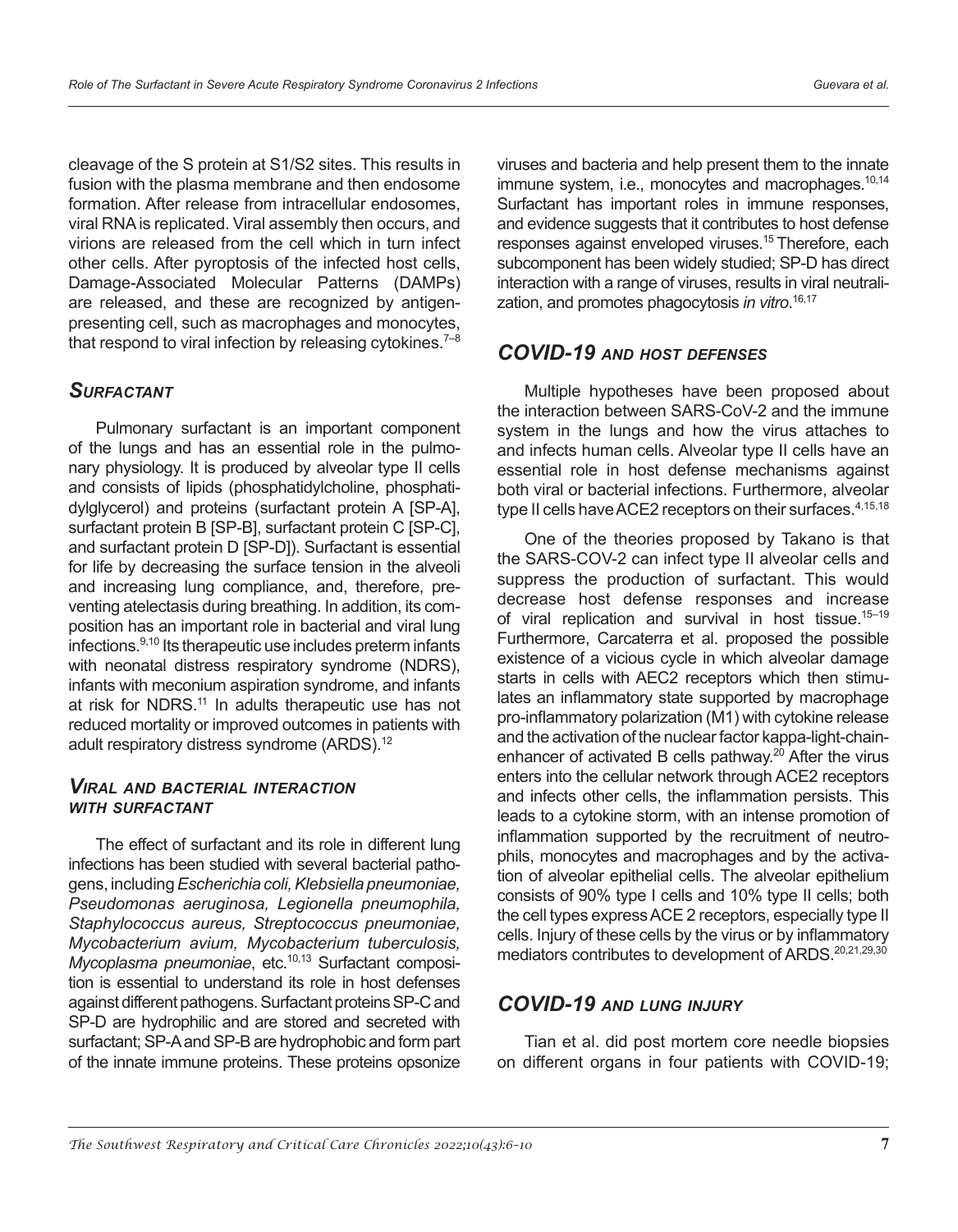the main pathologic findings in the cases with pneumonia included diffuse alveolar type II cell hyperplasia suggesting reactive changes and/or cellular damage and surfactant depletion.<sup>22</sup>

Recent studies have shown the SP-D and IL–6 are found in higher levels in patients with SARS-CoV-2. Kerge et al. measured the levels of SP-D and IL-6 in patients upon admission to investigate the course and prognosis of the disease. They tested 108 patients, and 88 had COVID-19. They found that patients who developed macrophage activation syndrome had significantly higher IL-6 and SP-D levels at the time of admission and on day 5 of treatment compared to the other patients (IL-6:  $p = 0.001$  for both time periods; SP-D:  $p = 0.02$ ,  $p = 0.04$  for admission and day 5, respectively). Patients who developed acute respiratory distress syndrome had significantly higher IL-6 and SP-D levels at both time points compared to those who did not ( $p = 0.001$  for all). Both parameters at the time of admission were also significantly higher in nonsurvivors than survivors (IL-6:  $p = 0.001$ , SP-D:  $p = 0.03$ ).<sup>23,24</sup>

# *Surfactant and COVID 19 treatment*

Miao-His Hsieh et al. have studied the possible protective role of a recombinant fragment of human surfactant protein D (rfhSP-D) against SARS-CoV-2 infection.17 This fragment binds to the S1 spike protein of SARS-CoV-2 and its receptor binding domain with a dose response kinetics. Importantly, rfhSP-D inhibits the interaction of S1 protein with the HEK293T cells overexpressing human ACE2. The protective role of rfhSP-D against SARS-CoV-2 infection as an entry inhibitor was further validated by the use of pseudotyped lentiviral particles expressing SARS-CoV-2 S1 protein, and a 0.5 Relative Light Unit fold reduction in viral entry was seen following treatment with rfhSP-D (10 µg/ml). Therefore, this study demonstrates that rfhSP-D inhibits the entry of pseudotyped lentiviral particles expressing SARS-CoV-2 S1 protein in human ACE-2 overexpressing HEK293T cells mimicking the human SARS-CoV-2 infection. Surfactant protein D could have an important protective role in the pathogenesis of COVID-19 and contribute to innate immunity.

Additional studies have reported down regulation of the surfactant production and significant downregulation

of several cholesterol biosynthesis pathways in COVID-19 patient's lung cells. Islam and Khan found the viral protein NSP5 can recruit histone deacetylase 2 and downregulate the expression of transcription intermediary factor 1-γ which is needed for the expression of SP-B and SP-C. SP-A and SP-D can be targeted indirectly by several viral proteins, which might reduce the production of surfactant proteins in lungs, thus increasing the effect of infection on lung physiology.<sup>25</sup> The CSF2RA-CSF2RB complex modulates the surfactant recycling that maintains the overall balance of surfactant content. It was found that CSF2RA is dysregulated in SARS-CoV-2-infected lung, which could lead to abnormal surfactant recycling. As discussed above, the down regulation of the cholesterol biosynthesis could reduce the accumulation of phospholipids in lungs. Since phosphatidylcholine and phosphatidylglycerol are the principal phospholipids of surfactant proteins, disrupted production of lipids might make surfactant proteins non-functional.<sup>25</sup>

Based on these results, studies have been conducted to understand the use of surfactant components as a treatment option to decrease mortality and severity of SARS-CoV-2. Surfactant was administered using different techniques. One study with ARDS patients treated them with liquid Curosurf® (Chiese USA, Inc.) (720 mg in 150 ml normal saline, divided into five 30 ml aliquots) delivered by bronchoscopy into second-generation bronchi. This study suggested that surfactant did not cause acute decompensation and could reduce mortality and mechanical ventilation duration in COVID-19 ARDS patients.<sup>26</sup> Another study administered surfactant by inhalation and found improvement in the PaO<sub>2</sub>/FiO<sub>2</sub> ratio, a decrease in ICU admissions of patients and invasive mechanical ventilations, and a decrease in non-invasive ventilation and length of stay in the hospital.<sup>27</sup>

# *Conclusions*

Severe Acute Respiratory Syndrome Coronavirus 2 is a complex virus, and pulmonary surfactant has a central role in its pathogenesis and dissemination in the body. Furthermore, modification in the surfactant and its components during a viral infection contribute to disease progression and the severity of the disease.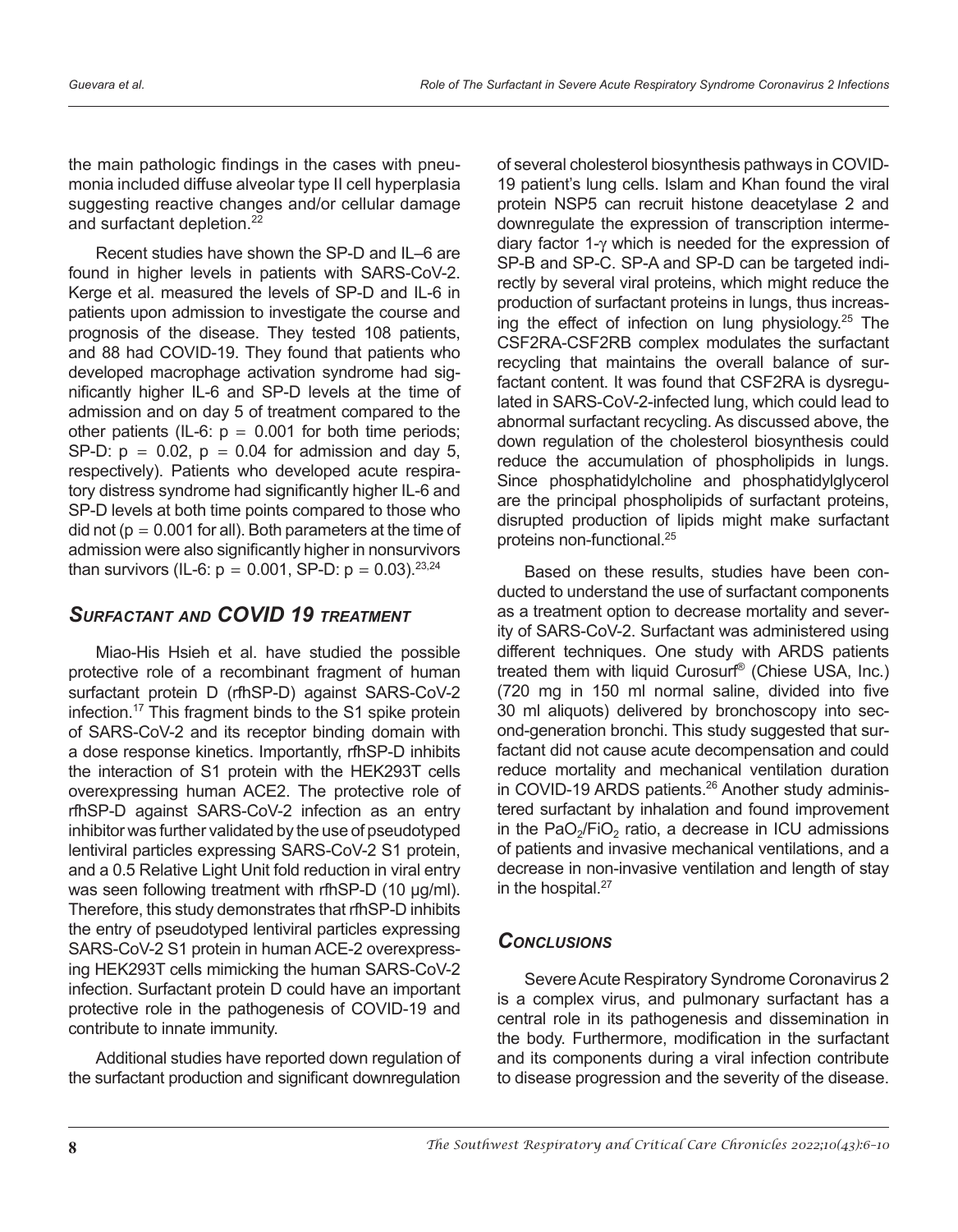These considerations suggest that surfactant could potentially be a treatment option or target in the near future.

**Article citation:** Guevara N, Sotello D. Role of the surfactant in Severe Acute Respiratory Syndrome Coronavirus 2 Infections. The Southwest Respiratory and Critical Care Chronicles 2022;10(43):6–10 **From:** Department of Internal Medicine (NG), St. Barnabas Hospital Health System, The Bronx, NY; Pulmonology and Critical Care (DS), CoxHealth, Branson, Missouri2 **Submitted:** 3/9/2022 **Accepted:** 4/9/2022 **Conflicts of interest:** none This work is licensed under a Creative Commons Attribution-ShareAlike 4.0 International License.

### *References*

- **1.** World Health Organization. Coronavirus disease (COVID-19) pandemic, Genomic sequencing of SARS-CoV-2 A guide to implementation for maximum impact on public health. 8 January 2021.
- **2.** Raj VS, Mou H, Smits SL, et al. Dipeptidyl peptidase 4 is a functional receptor for the emerging human coronavirus-EMC. Nature 2013 Mar 14;495(7440):251–4.
- **3.** Turner AJ, Tipnis SR, Guy JL, et al. ACEH/ACE2 is a novel mammalian metallocarboxypeptidase and a homologue of angiotensin-converting enzyme insensitive to ACE inhibitors. Can J Physiol Pharmacol 2002 Apr;80(4): 346–53.
- **4.** Donoghue M, Hsieh F, Baronas E, et al. A novel angiotensinconverting enzyme-related carboxypeptidase (ACE2) converts angiotensin I to angiotensin 1-9. Circ Res 2000 Sep 1;  $87(5):E1-9$
- **5.** Wang Q, Zhang Y, Wu L, et al. Structural and functional basis of SARS-CoV-2 entry by using human ACE2. Cell 2020; 181(4):894–904.e9.
- **6.** Wrapp D, Wang N, Corbett KS, et al. Cryo-EM structure of the 2019-nCoV spike in the prefusion conformation. Science 2020;367:1260–1263.
- **7.** Matsuyama S, Nao N, Shirato K, et al. Enhanced isolation of SARS-CoV-2 by TMPRSS2-expressing cells. Proc Natl Acad Sci U S A 2020 Mar 31;117(13):7001–7003.
- **8.** Ratajczak MZ, Kucia M. SARS-CoV-2 infection and overactivation of Nlrp3 inflammasome as a trigger of cytokine "storm" and risk factor for damage of hematopoietic stem cells. Leukemia 2020 Jul; 34(7):1726–1729.
- **9.** Griese M. Pulmonary surfactant in health and human lung diseases: state of the art. Eur Respir J 1999 Jun;13(6):1455–76.
- **10.** Han S, Mallampalli RK. The role of surfactant in lung disease and host defense against pulmonary infections. Ann Am Thorac Soc 2015;12(5):765–774.
- **11.** Reuter S, Moser C, Baack M. Respiratory distress in the newborn. Pediatr Rev 2014;35(10):417–429.
- **12.** Davidson WJ, Dorscheid D, Spragg R, et al. Exogenous pulmonary surfactant for the treatment of adult patients with acute respiratory distress syndrome: results of a metaanalysis. Crit Care 2006;10(2):R41.
- **13.** Hartshorn KL, Crouch E, White MR, et al. Pulmonary surfactant proteins A and D enhance neutrophil uptake of bacteria. Am J Physiol 1998 Jun;274(6):L958–69.
- **14.** Spragg RG, Lewis JF, Wurst W, et al. Treatment of acute respiratory distress syndrome with recombinant surfactant protein C surfactant. Am J Respir Crit Care Med 2003;167(11): 1562–1566.
- **15.** Takano H. Pulmonary surfactant itself must be a strong defender against SARS-CoV-2. Med Hypotheses 2020; 144:110020.
- **16.** Hartshorn KL, White MR, Voelker DR, et al. Mechanism of binding of surfactant protein D to influenza A viruses: importance of binding to haemagglutinin to antiviral activity. Biochem J 2000;351 Pt 2(Pt 2):449–458.
- **17.** Hsieh MH, Beirag N, Murugaiah V, et al. Human surfactant protein D binds spike protein and acts as an entry inhibitor of SARS-CoV-2 pseudotyped viral particles. Front Immunol 2021;12:641360.
- **18.** Mason RJ. Pathogenesis of COVID-19 from a cell biology perspective. Eur Respir J 2020;55(4):2000607.
- **19.** Ortega J T, Serrano M L, Pujol F H, et al. Role of changes in SARS-CoV-2 spike protein in the interaction with the human ACE2 receptor: An in-silico analysis. EXCLI journal 2020; 19,410–417. https://doi.org/10.17179/excli2020-1167
- **20.** Carcaterra M, Caruso C. Alveolar epithelial cell type II as main target of SARS-CoV-2 virus and COVID-19 development via NF-Kb pathway deregulation: A physio-pathological theory. Med Hypotheses 2021;146:110412.
- **21.** Vaughan AE, Brumwell AN, Xi Y, et al. Lineage-negative progenitors mobilize to regenerate lung epithelium after major injury. Nature 2015;517:621–625.
- **22.** Tian S, Xiong Y, Liu H, et al. Pathological study of the 2019 novel coronavirus disease (COVID-19) through postmortem core biopsies. Mod Pathol 2020 Jun;33(6):1007–1014.